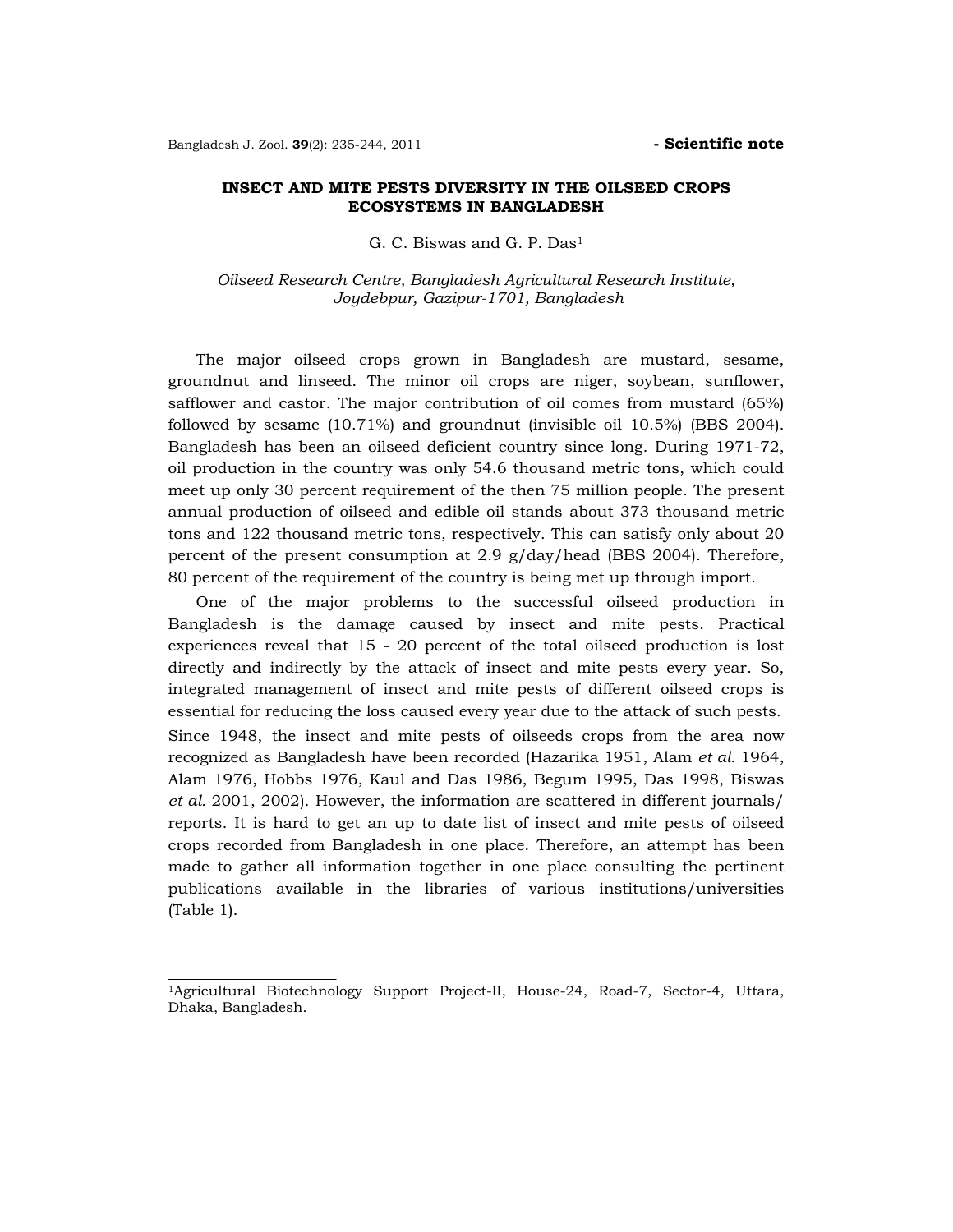| Common<br>name               | Scientific name                                                   | Order       | Family         | Status | Reference                                      |
|------------------------------|-------------------------------------------------------------------|-------------|----------------|--------|------------------------------------------------|
| <b>Mustard</b>               |                                                                   |             |                |        |                                                |
| Aphid                        | Lipaphis erysimi<br>(Kaltenbach)                                  | Homoptera   | Aphididae      | Major  | Hazarika, 1951,<br>Alam et al.                 |
| Sawfly                       | Athalia lugens<br>proxima (Klug.)                                 | Hymenoptera | Tenthredinidae | Minor  | 1964, Alam<br>1976, Ahad et                    |
| Leaf webber                  | Crocidolomia binotalis Lepidoptera<br>Zell.                       |             | Pyralidae      | Minor  | al. 1987, Hobbs<br>1976, Kaul and<br>Das 1986, |
| Flea beetle                  | Phyllotreta cruciferae<br>Goeze                                   | Coleoptera  | Chrysomelidae  | Minor  | Begum 1995,<br>Biswas and                      |
| Cabbage<br>butterfly         | Pieris brassicae<br>(Linn.)                                       | Lepidoptera | Pieridae       | Minor  | Ahmed 1997,<br>Das 1998,                       |
| Black<br>cutworm             | Agrotis ipsilon (Hufn.) Lepidoptera                               |             | Noctuidae      | Minor  | Biswas 2002,<br>Biswas and                     |
| Butterfly                    | Delias eucharis Dr.                                               | Lepidoptera | Pieridae       | Minor  | Hossain 2004                                   |
| <b>Sesame</b>                |                                                                   |             |                |        |                                                |
|                              | Til hawk moth Acherontia styx<br>(Westwood)                       | Lepidoptera | Sphingidae     | Major  | Hazarika 1951,<br>Alam <i>et al.</i>           |
| Hawk moth                    | Ambulyx substrigilis<br>(Westwood)                                | Lepidoptera | Sphingidae     | Minor  | 1964, Alam<br>1976, Ahad et                    |
| Hairy cater-<br>pillar       | Spilarctia<br>(=Spilosoma) obliqua<br>(Walker)                    | Lepidoptera | Arctiidae      | Major  | al. 1987, Hobbs<br>1976, Kaul and<br>Das 1986, |
| Leaf and pod<br>cater-pillar | Antigastra<br>catalaunalis (Dup.)                                 | Lepidoptera | Pyralidae      | Major  | Begum 1995,<br>Biswas and<br>Ahmed 1997,       |
| Mirid bug                    | Cyrtopeltis tenuis<br>(Reuter)                                    | Hemiptera   | Miridae        | Major  | Das 1998,<br>Biswas 2002,                      |
| Black<br>cutworm             | Agrotis ipsilon (Hufn.)                                           | Lepidoptera | Noctuidae      | Minor  | Biswas and<br>Hossain 2004                     |
| Semilooper                   | Plusia orchalcea<br>(Fab.)                                        | Lepidoptera | Noctuidae      | Minor  |                                                |
| Brown<br>grasshopper         | Oxya chinensis<br>(Thunberg)                                      | Orthoptera  | Acrididae      | Minor  |                                                |
| Grasshopper                  | Crotogonus<br>trachypterus<br>(Blanchard)                         | Orthoptera  | Acrididae      | Minor  |                                                |
| Field cricket                | <b>Brachytrypes</b><br>achatinus (Stol.)<br>(=portentosus Licht.) | Orthoptera  | Gryllidae      | Minor  |                                                |
| Green<br>grasshopper         | Atractomorpha<br>crenulata Fab.                                   | Orthoptera  | Acrididae      | Minor  |                                                |
| Black weevil                 | Cyrtozemia cognata<br>Marshall                                    | Coleoptera  | Curculionidae  | Minor  |                                                |
| Leaf beetle                  | Monolepta signata<br>Oliv.                                        | Coleoptera  | Chrysomelidae  | Minor  |                                                |
| Grey weevil                  | Myllocerus maculosus Coleoptera<br>Desb.                          |             | Curculionidae  | Minor  |                                                |

**Table 1. List of insect and mite pests recorded from different oilseed crops ecosystems in Bangladesh.**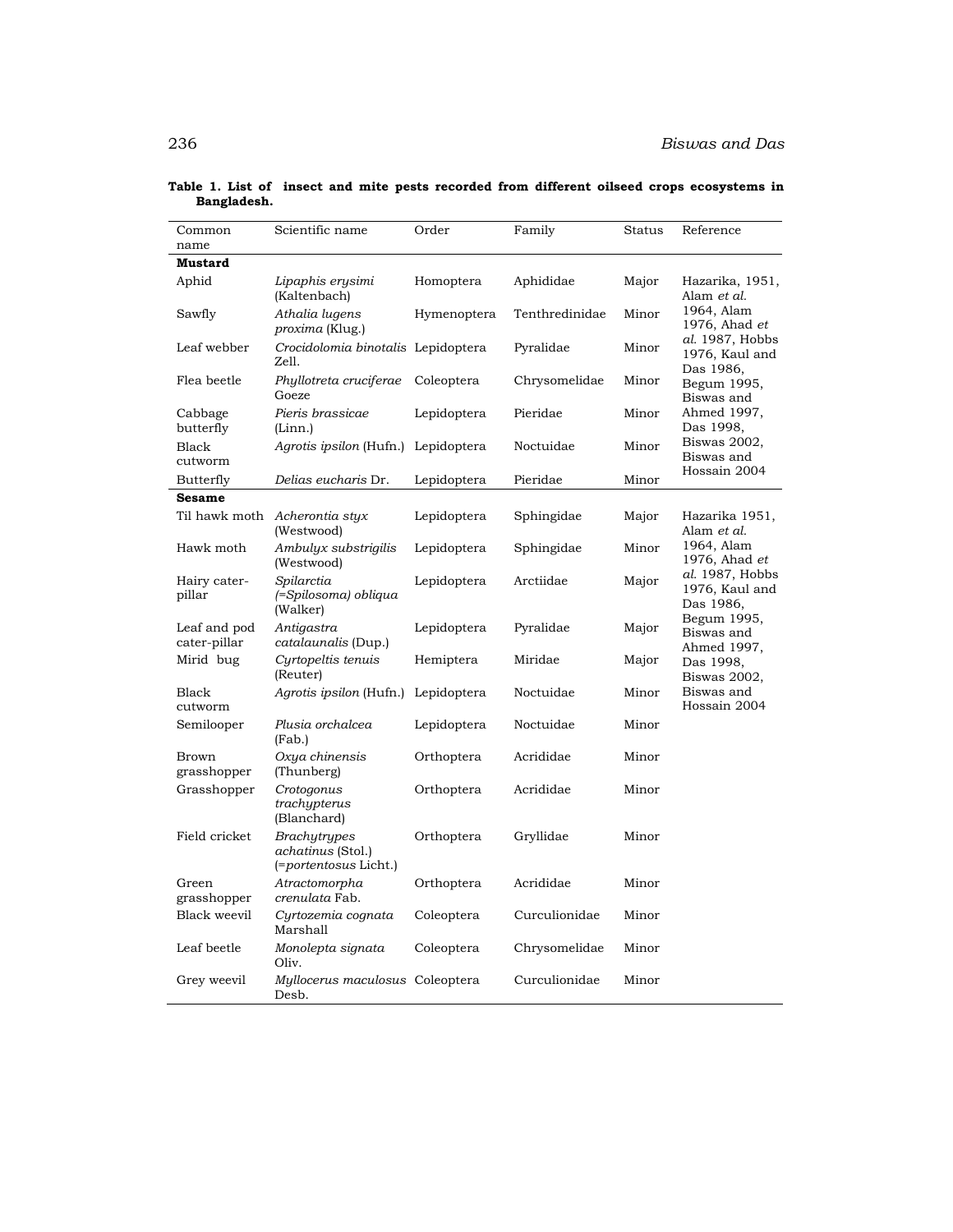|  |  | Table 1. contd. |
|--|--|-----------------|
|--|--|-----------------|

| Common               | Scientific name                     | Order             | Family                 | <b>Status</b> | Reference                                   |
|----------------------|-------------------------------------|-------------------|------------------------|---------------|---------------------------------------------|
| name                 |                                     |                   |                        |               |                                             |
| <b>Sesame</b>        |                                     |                   |                        |               |                                             |
| Leaf hopper          | Cofana spectra (Dist.)              | Homoptera         | Cicadellidae           | Minor         |                                             |
| Jassid               | Empoasca terminalis Dist.           | Homoptera         | Jassidae               | Minor         |                                             |
| Jassid               | Orosius albicinctus Dist.           | Homoptera         | Jassidae               | Minor         |                                             |
| Green peach<br>aphid | <i>Myzus persicae</i> (Sulz.)       | Homoptera         | Aphididae              | Minor         |                                             |
| Green stink<br>bug   | <i>Nezara viridula Linn.</i>        | Hemiptera         | Pentatomidae           | Minor         |                                             |
| Pentatomid<br>bug    | Aspongopus janus Fab.               | Hemiptera         | Pentatomidae           | Minor         |                                             |
| Rice bug             | Leptocorisa acuta<br>Thunberg       | Hemiptera         | Coreidae               | Minor         |                                             |
| Coreid bug           | Clagralla gibossa<br>Spinola        | Hemiptera         | Coreidae               | Minor         |                                             |
| Red cotton<br>bug    | Dysdercus cingulatus<br>(Fab.)      | Hemiptera         | Pyrrhocoridae          | Minor         |                                             |
| Sesame pod<br>bug    | Eusarcocoris ventralis<br>Westwood  | Hemiptera         | Pentatomidae           | Minor         |                                             |
| Lygaeid bug          | Elasmolomus sordidus<br>Fab.        | Hemiptera         | Lygaeidae              | Minor         |                                             |
| Thrips               | Frankliniella schultzei<br>(Trybom) | Thysanop-<br>tera | Thripidae              | Minor         |                                             |
| Shoot fly            | Melanagromyza obtusa<br>(Malloch)   | Diptera           | Agromyzidae            | Minor         |                                             |
| White fly            | Bemisia tabaci (Genn.)              | Diptera           | Aleyrodidae            | Minor         |                                             |
| Gall fly             | Asphondylia sesami Felt             | Diptera           | Cecidomyiidae          | Minor         |                                             |
| Skipper              | Polites packius Kirby               | Lepidop-<br>tera  | Hesperiidae            | Minor         |                                             |
| Mite                 | Brevipalpus phoenicis<br>(Geijsker) | Acarina           | Tenuipalpidae          | Minor         |                                             |
| Groundnut            |                                     |                   |                        |               |                                             |
| Hairy                | Spilarctia (=Spilosoma)             | Lepidop-          | Arctiidae              | Major         | Hazarika 1951,                              |
| caterpillar          | obliqua (Walker)                    | tera              |                        |               | Alam et al. 1964,                           |
| Defoliator           | Spodoptera litura Fab.              | Lepidop-<br>tera  | Noctuidae              | Major         | Alam 1976,<br>Islam et al.<br>1983, Ahad et |
| Jassids              | Empoasca terminalis<br>Dist.        | Homoptera         | Jassidae               | Major         | <i>al.</i> 1987, Hobbs<br>1976, Kaul and    |
| Thrips               | Scirtothrips dorsalis<br>Dist.      | Thysanop-<br>tera | Thripidae              | Minor         | Das 1986,<br>Ahmed et al.                   |
| Hairy<br>Caterpillar | Spilosoma nydia Butl.               | Lepidoptera       | Arctiidae              | Major         | 1989, Begum<br>1995,                        |
| Moth                 | Stomopteryx nerteria M.             | Lepidoptera       | Gelechiidae            | Minor         |                                             |
| Termite              | Odontotermes redemani<br>Washman    | Isoptera          | Odontotermitidae Minor |               |                                             |
| Termite              | Microtermes obesus H.               | Isoptera          | Microtermitidae        | Minor         |                                             |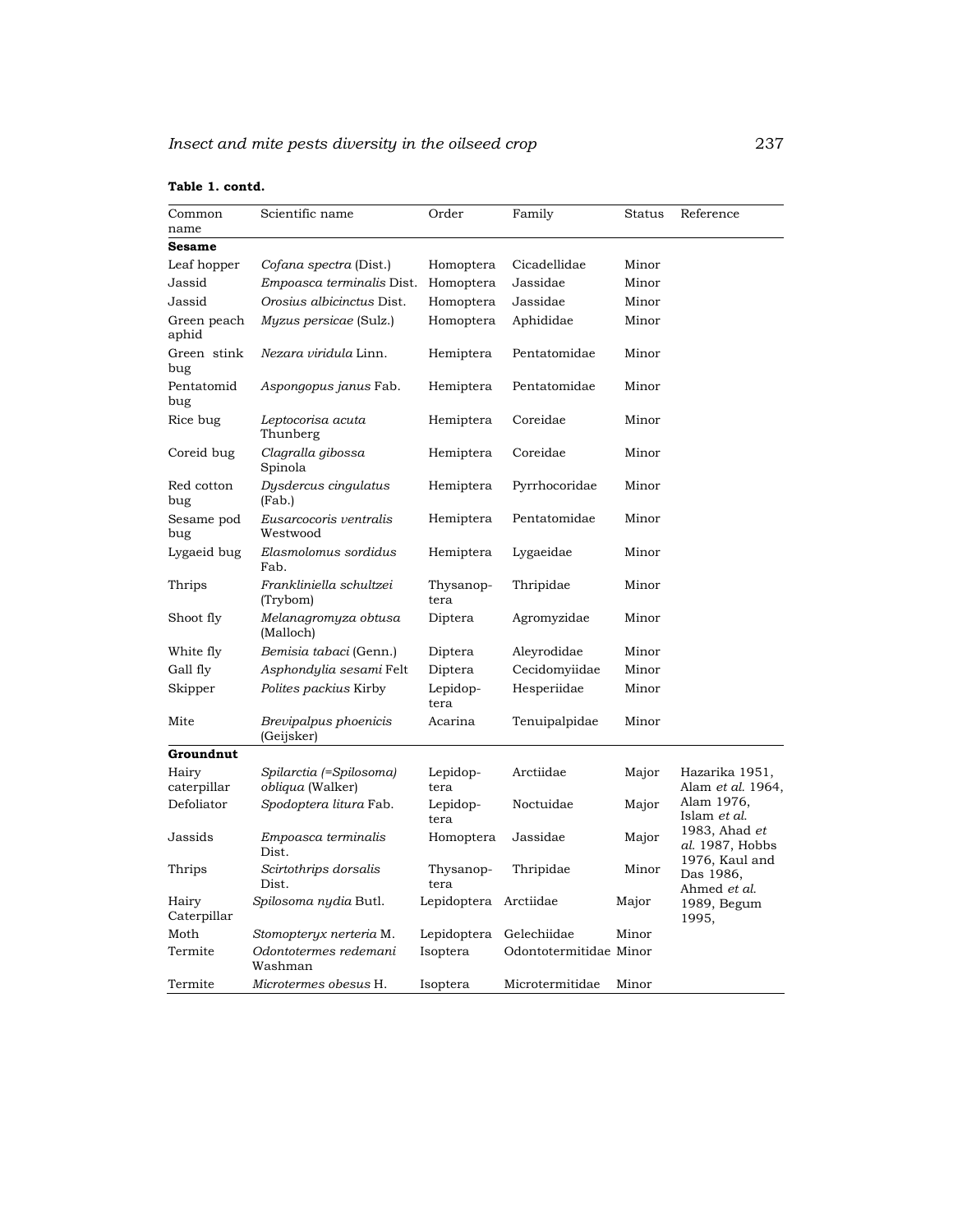| Common name                | Scientific name                            | Order                   | Family              | Status Reference                   |
|----------------------------|--------------------------------------------|-------------------------|---------------------|------------------------------------|
| Groundnut                  |                                            |                         |                     |                                    |
| Leaf roller                | Anarsia ephippias (Meyr.)                  | Lepidoptera             | Noctuidae           | Minor Biswas and                   |
| Black cutworm              | Agrotis ipsilon (Hufn.)                    | Lepidoptera             | Noctuidae           | Ahmed 1997,<br>Minor               |
| Semilooper                 | Plusia orichalcea (Fab.)                   | Lepidoptera             | Noctuidae           | Das 1998,<br>Minor<br>Biswas 2002, |
| Green<br>grasshopper       | Atractomorpha crenulata Fab.               | Orthoptera              | Acrididae           | Minor Biswas and<br>Hossain 2004   |
| Pod borer                  | <i>Heliothis a rmigera</i> (Hub.)          | Lepidoptera             | Noctuidae           | Minor                              |
| Moth                       | Stomopteryx subsecivella Mcyr. Lepidoptera |                         | Gelechiidae         | Minor                              |
| Black hairy<br>caterpillar | Pericallia ricini (Fab.)                   | Lepidoptera             | Arctiidae           | Minor                              |
| Beetle                     | Spheroptera perotetti Guen.                | Coleoptera              | Buprestidae         | Minor                              |
| Leaf beetle                | Cryptocephalus vittipennis<br>Sufferian    | Coleoptera              | Chrysomelidae Minor |                                    |
| <b>Beetle</b>              | Aphthona nigrilabris Duvivier              | Coleoptera              | Chrysomelidae Minor |                                    |
| Bug                        | Dolycoris indicus Stal                     | Heimptera               | Pentatomidae        | Minor                              |
| Bug                        | Piezodorus hybneri (Gmelin)                | Hemiptera               | Pentatomidae        | Minor                              |
| Pod sucking<br>bug         | Aphanus sordidus F.                        | Homoptera               | Cicadellidae        | Minor                              |
| Flower thrips              | Haplothrips indicus                        | ThysanopteraThripidae   |                     | Minor                              |
|                            | Elimaea sp.                                | Orthoptera              | Tettigonidae        | Minor                              |
| Aphid                      | Aphis craccivora Koch                      | Homoptera               | Aphididae           | Minor                              |
| Ground-nut<br>leaf beetle  | Oxycetonia versicolor F.                   | Coleoptera              | Scarabaeidae        | Minor                              |
| Ground-nut<br>moth         | Scopula emissaria W.                       | Lepidoptera             | Noctuidae           | Minor                              |
| Ground-nut<br>moth         | Plusia sp.                                 | Lepidoptera             | Noctuidae           | Minor                              |
| Grass-hopper               | Atractomorpha psittacina De<br>Haan        | Orthoptera              | Acrididae           | Minor                              |
| Black weevil               | Cyrtozemia cognata Marshall                | Coleoptera              | Curculionidae       | Minor                              |
| Leaf beetle                | Monolepta signata Oliv.                    | Coleoptera              | Chrysomelidae Minor |                                    |
| Grey weevil                | Myllocerus maculosus Desb.                 | Coleoptera              | Curculionidae       | Minor                              |
| Leaf hopper                | Cofana spectra (Dist.)                     | Homoptera               | Cicadellidae        | Minor                              |
| Grasshopper                | Crotogonus trachypterus<br>(Blanchard)     | Orthoptera              | Acrididae           | Minor                              |
|                            | Green stink bug Nezara viridula Linn.      | Hemiptera               | Pentatomidae        | Minor                              |
| Lygaeid bug                | Elasmolomus sordidus Fab.                  | Hemiptera               | Lygaeidae           | Minor                              |
| Thrips                     | Haplothrips indicus (B.)                   | ThysanopteraThripidae   |                     | Minor                              |
| Leaf hopper                | Aphanus sordidus Fab.                      | Homoptera               | Cicadellidae        | Minor                              |
| Ant                        | Camponotus spp.                            | Hymenoptera Formicidae  |                     | Minor                              |
| Leaf roller                | Anarala ephippias (Meyr.)                  | Lepidoptera             | Gelechiidae         | Minor                              |
| Leaf hopper                | <i>Empoasca</i> sp.                        | Homopetera Cicadellidae |                     | Minor                              |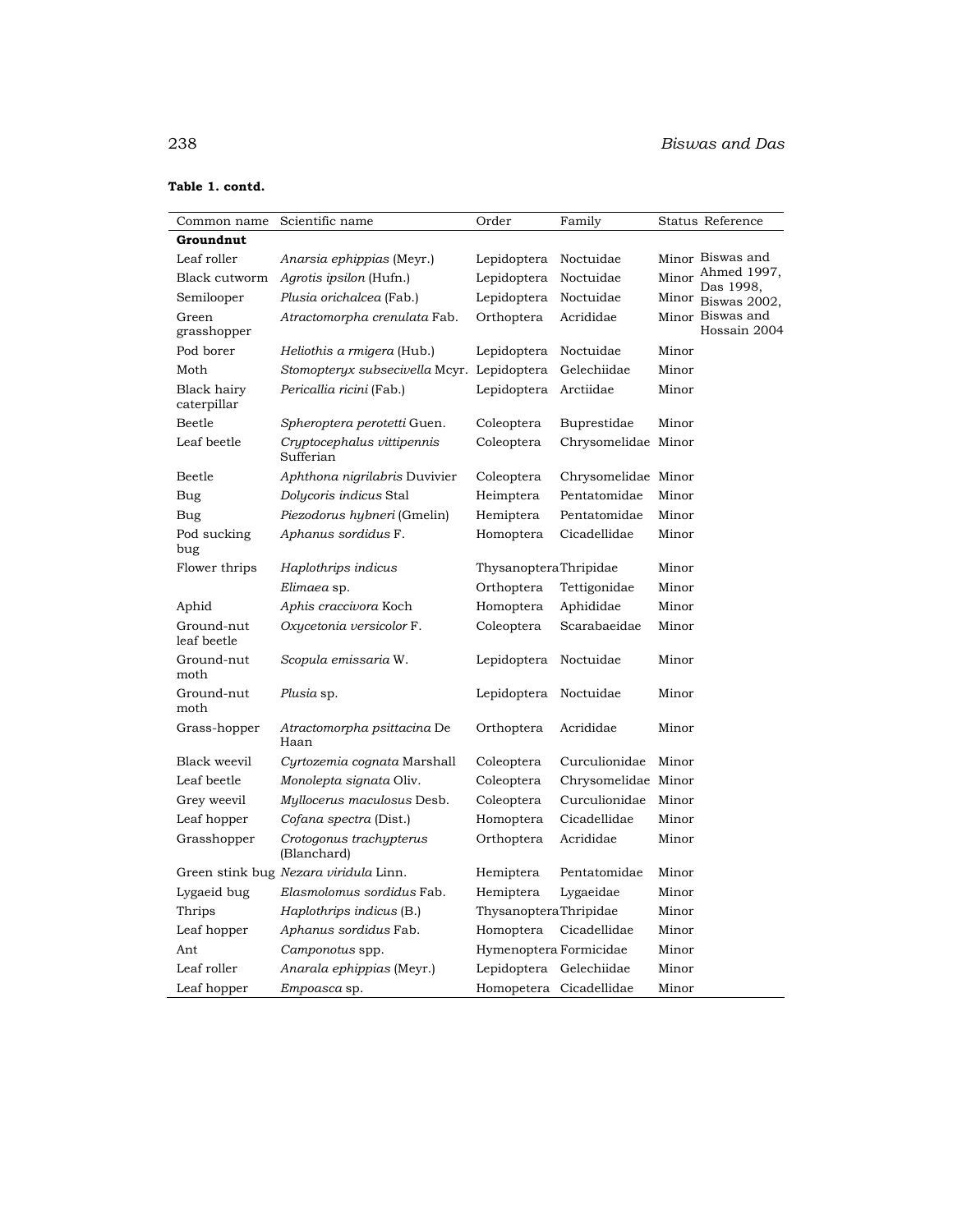| Common name          | Scientific name                                                | Order      | Family        | <b>Status</b>   | Reference                                   |
|----------------------|----------------------------------------------------------------|------------|---------------|-----------------|---------------------------------------------|
| Soybean              |                                                                |            |               |                 |                                             |
| Hairy caterpillar    | Spilarctia (= Spilosoma)Lepidoptera<br><i>obliqua</i> (Walker) |            | Arctiidae     | Major           | Hazarika<br>1951, Alam                      |
| Common<br>cutworm    | Spodoptera litura Fab. Lepidoptera                             |            | Noctuidae     | Major           | et al. 1964,<br>Alam 1976,                  |
| Stem fly             | Ophiomyia phaseoli<br>(Tryon)                                  | Diptera    | Agromyzidae   | Major           | Hobbs 1976,<br>Rahman &                     |
| Shoot fly            | Melanagromyza obtusaDiptera<br>Malloch                         |            | Agromyzidae   | Major           | Rahman<br>1978, Ali<br>1980, Ali            |
| Leaf roller          | Hedylepta (Laprosema)Lepidoptera<br><i>indicata</i> (Fab.)     |            | Pyralidae     | Major           | 1981, Ali<br>1988, Jahan                    |
| Black cutworm        | Agrotis ipsilon (Hufn.) Lepidoptera                            |            | Noctuidae     | Occasio-<br>nal | et al. 1982,<br>Sardar and                  |
| Semilooper           | <i>Plusia orichalcea</i> (Fab.) Lepidoptera                    |            | Noctuidae     | Minor           | Debnath                                     |
| Green<br>grasshopper | Atractomorpha<br>crenulata Fab.                                | Orthoptera | Acrididae     | Minor           | 1984, Ahad<br>et al. 1987,                  |
| Black weevil         | Cyrtozemia cognata<br>Marshall                                 | Coleoptera | Curculionidae | Minor           | Kaul and Das<br>1986, Begum<br>1995, Biswas |
| Leaf beetle          | Monolepta signata<br>Oliv.                                     | Coleoptera | Chrysomelidae | Minor           | and Ahmed<br>1997, Das                      |
| Bug                  | Piezodorus<br>rubrofasciatus F.                                | Hemiptera  | Pentatomidae  | Minor           | 1998, Biswas<br>2002, Biswas                |
| Pentatomid bug       | Agonoscelis nubita F.                                          | Hemiptera  | Pentatomidae  | Minor           | and Hossain                                 |
| Pentatomid bug       | Chrysocoris stollii F.                                         | Hemiptera  | Pentatomidae  | Minor           | 2004                                        |
| Pentatomid bug       | Dolycoris indicus Stal                                         | Hemiptera  | Pentatomidae  | Minor           |                                             |
| Pod bug              | Eusarcocoris sp.                                               | Hemiptera  | Pentatomidae  | Minor           |                                             |
| Pentatomid bug       | Fitha ardens                                                   | Hemiptera  | Pentatomidae  | Minor           |                                             |
| Pentatomid bug       | Menida sp.                                                     | Hemiptera  | Pentatomidae  | Minor           |                                             |
| Bean bug             | Coptosoma cribarium<br>F.                                      | Hemiptera  | Plataspidae   | Minor           |                                             |
| Bean bug             | Coptosoma siamicum<br>W.                                       | Hemiptera  | Plataspidae   | Minor           |                                             |
| Coreid bug           | Cletus pugnator F.                                             | Hemiptera  | Coreidae      | Minor           |                                             |
| Rice bug             | Leptocorisa spp.                                               | Hemiptera  | Coreidae      | Minor           |                                             |
| Coreid bug           | Riptortus pedestris F.                                         | Hemiptera  | Coreidae      | Minor           |                                             |
| Coreid bug           | Riptortus sp.                                                  | Hemiptera  | Coreidae      | Minor           |                                             |
| Red cotton bug       | Dysdercus cingulatus Hemiptera<br>F.                           |            | Pyrrhocoridae | Minor           |                                             |
| Aphid                | Aphis medicaginis K.                                           | Homoptera  | Aphididae     | Minor           |                                             |
| Aphid                | <i>Aphis</i> sp.                                               | Homoptera  | Aphididae     | Minor           |                                             |
| Pod sucking bug      | Aphanus sordidus F.                                            | Homoptera  | Cicadellidae  | Minor           |                                             |
| Pod sucking bug      | Cloria sp.                                                     | Homoptera  | Cercopidae    | Minor           |                                             |
| Grey weevil          | Myllocerus discolor<br>Boh.                                    | Coleoptera | Curculionidae | Minor           |                                             |
| Grey weevil          | Myllocerus sp.                                                 | Coleoptera | Curculionidae | Minor           |                                             |
| Weevil               | Tanymecus indicus<br>Fst.                                      | Coleoptera | Curculionidae | Minor           |                                             |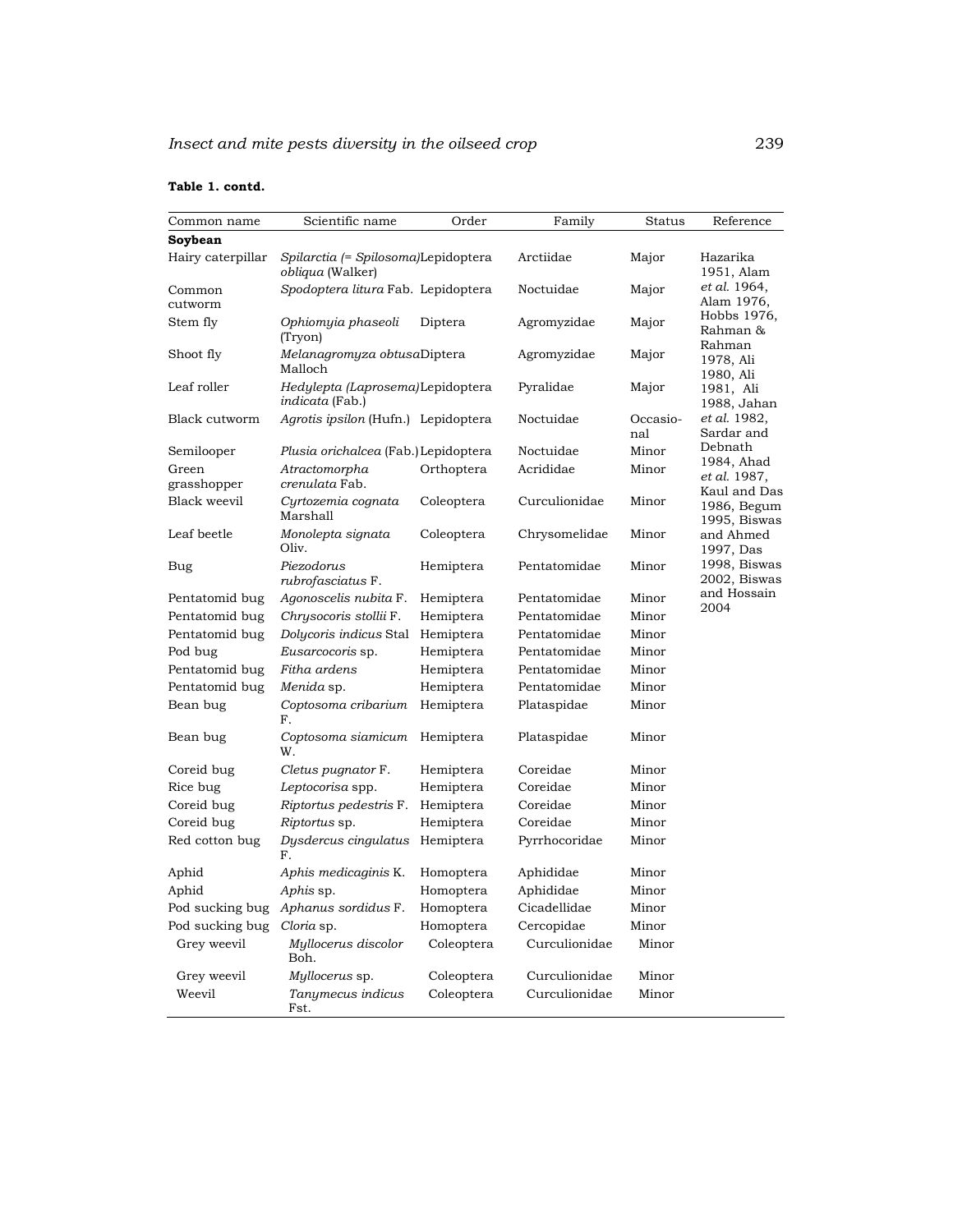| Common name          | Scientific name                              | Order         | Family        | Status | Reference |
|----------------------|----------------------------------------------|---------------|---------------|--------|-----------|
| Soybean              |                                              |               |               |        |           |
| Weevil               | Atmetonychus perignnus<br>Oliv.              | Coleoptera    | Curculionidae | Minor  |           |
| Weevil               | Crystostomus sp.                             | Coleoptera    | Curculionidae | Minor  |           |
| Weevil               | Apion clavipes Ger.                          | Coleoptera    | Curculionidae | Minor  |           |
| Beetle               | Chaetocnema sp.                              | Coleoptera    | Halticidae    | Minor  |           |
| <b>Beetle</b>        | Crepidodera sp.                              | Coleoptera    | Halticidae    | Minor  |           |
| Leaf beetle          | Monolepta signata Oliv.                      | Coleoptera    | Chrysomelidae | Minor  |           |
| Pumpkin beetle       | Aulacophora sp.                              | Coleoptera    | Chrysomelidae | Minor  |           |
| Leaf beetle          | Oulema sp.                                   | Coleoptera    | Chrysomelidae | Minor  |           |
| Epilachna<br>beetle  | Epilachna 12-punctata<br>Mul                 | Coleoptera    | Coccinellidae | Minor  |           |
| Epilachna<br>beetle  | Epilachna 28-punctata<br>F.                  | Coleoptera    | Coccinellidae | Minor  |           |
| Moth                 | Scopula emissaria W.                         | Lepidoptera   | Noctuidae     | Minor  |           |
| Semilooper           | Plusia sp.                                   | Lepidoptera   | Noctuidae     | Minor  |           |
| Leaf roller          | Hedylepta (Laprosema) sp. Lepidoptera        |               | Pyralidae     | Minor  |           |
| Leaf roller          | Anarsia ephippias M.                         | Lepidoptera   | Noctuidae     | Minor  |           |
| Grass hopper         | Atractomorpha psittacina<br>Dettaan          | Orthoptera    | Acrididae     | Minor  |           |
| Grass hopper         | Acrida exallata W.                           | Orthoptera    | Acrididae     | Minor  |           |
| Grass hopper         | Cyrtacanthacris spp.                         | Orthoptera    | Acrididae     | Minor  |           |
| Grass hopper         | Copototettix sp.                             | Orthoptera    | Acrididae     | Minor  |           |
| Grass hopper         | Spathosternum<br>prasimiferum W.             | Orthoptera    | Acrididae     | Minor  |           |
| Leaf hopper          | Amrasca biguttula (Ishida)                   | Homoptera     | Cicadellidae  | Minor  |           |
| Green stink bug      | Nezara viridula Linn.                        | Hemiptera     | Pentatomidae  | Minor  |           |
| Thrips               | Frankliniella schultzei<br>(Trybom)          | Thysanop-tera | Thripidae     | Minor  |           |
| White fly            | Bemisia tabaci (Genn.)                       | Diptera       | Aleyrodidae   | Minor  |           |
| Mealy bug            | Pseudococcus<br>filamentosus Guen.           | Homoptera     | Coccidae      | Minor  |           |
| Pod borer            | Helicoverpa (Heliothis)<br>armigera (Hubner) | Lepidoptera   | Noctuidae     | Minor  |           |
| Leaf miner           | Stomopteryx spp.                             | Lepidoptera   | Gelechiidae   | Minor  |           |
| Soybean mealy<br>bug | Pseudococcus corymbatlus Homoptera<br>Green  |               | Coccidae      | Minor  |           |
| Soybean mealy<br>bug | Stomopteryx nerteria M.                      | Homoptera     | Coccidae      | Minor  |           |
| Grass hopper         | Phaneroptera gradth Bur.                     | Orthoptera    | Tettigonidae  | Minor  |           |
|                      | Blatta sp.                                   | Dictyoptera   | Blattidae     | Minor  |           |
| Hooded hopper        | Talingana curiuspina                         | Homoptera     | Membracidae   | Minor  |           |
| Negro bug            | Brachyptalys pacificus                       |               |               | Minor  |           |
| Leafhopper           | Nephotettix sp.                              | Homopetra     | Cicadellidae  | Minor  |           |
| Grasshopper          |                                              | Orthoptera    | Acrididae     | Minor  |           |
| Black bug            |                                              |               |               | Minor  |           |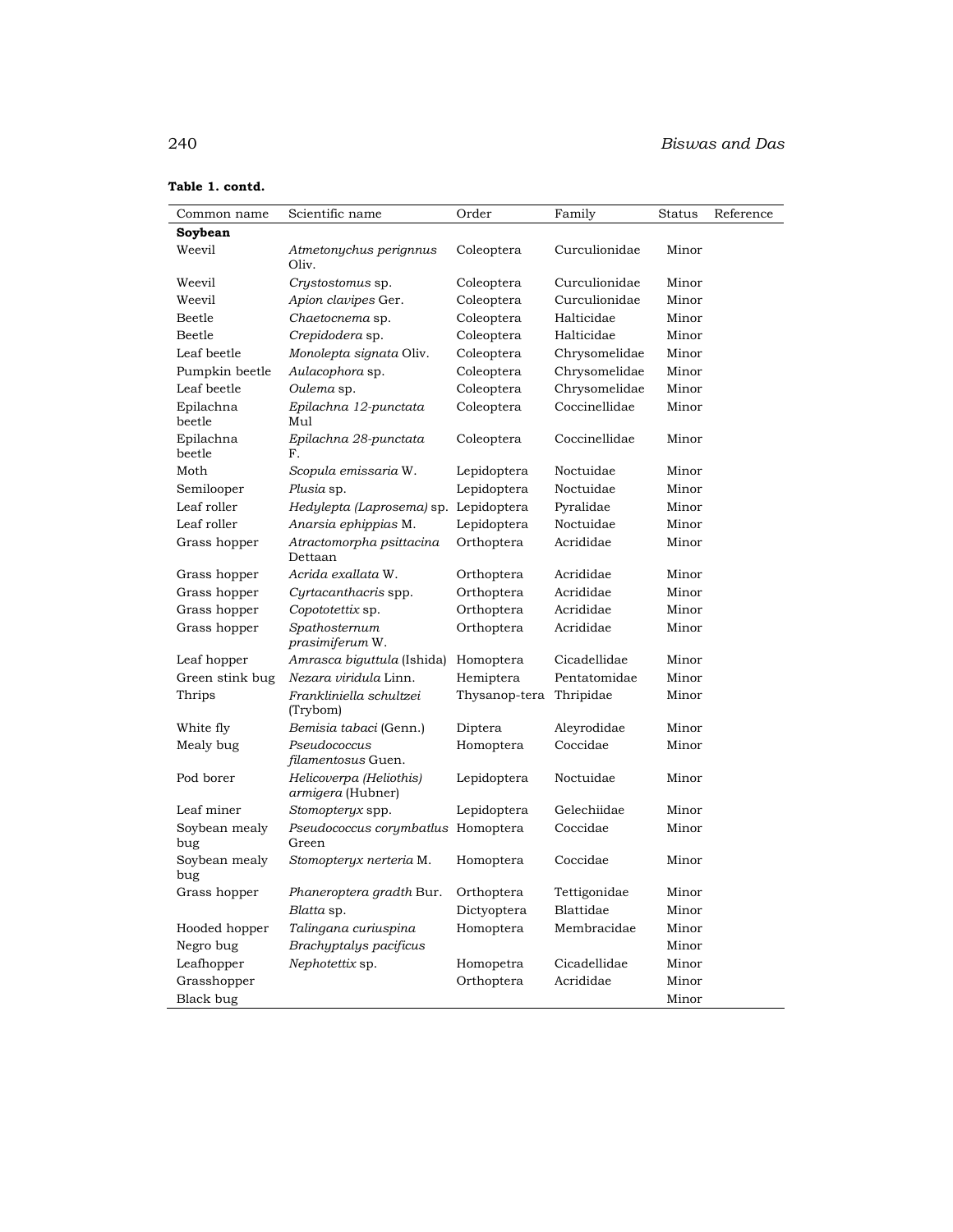| Common<br>name          | Scientific name                              | Order       | Family        | Status | Reference                   |
|-------------------------|----------------------------------------------|-------------|---------------|--------|-----------------------------|
| Soybean                 |                                              |             |               |        |                             |
| Leaf weevil             | Phytoscaphus sp.                             | Coleoptera  | Curculionidae | Minor  |                             |
| Brown<br>planthopper    | Nilapervata lugens (Stal)                    | Homoptera   | Delphacidae   | Minor  |                             |
| Looper                  | Pseudoplusia includens                       | Lepidoptera | Noctuidae     | Minor  |                             |
| Green weevil            |                                              | Coleoptera  | Curculionidae | Minor  |                             |
| Coried bug              | Leptoglossus<br>mambranaceus                 | Hemiptera   | Coreidae      | Minor  |                             |
| Sunflower               |                                              |             |               |        |                             |
| Hairy<br>caterpillar    | Spilarctia (=Spilosoma)<br>obliqua (Walker)  | Lepidoptera | Arctiidae     | Major  | Hobbs<br>1976, Kaul         |
| Pod borer               | Helicoverpa (Heliothis)<br>armigera (Hubner) | Lepidoptera | Noctuidae     | Major  | and Das<br>1986,            |
| Black<br>cutworm        | Agrotis ipsilon (Hufn.)                      | Lepidoptera | Noctuidae     | Minor  | Begum<br>1995, Das<br>1998, |
| Semiloooper             | Plusia orichalcea (Fab.)                     | Lepidoptera | Noctuidae     | Minor  | <b>Biswas</b>               |
| Green<br>grasshopper    | Atractomorpha crenulata<br>Fab.              | Orthoptera  | Acrididae     | Minor  | 2002,<br>Biswas and         |
| Leaf beetle             | Monolepta signata Oliv.                      | Coleoptera  | Chrysomelidae | Minor  | Hossain<br>2004             |
| Leaf hopper             | Amrasca biguttula<br>(Shiroki)               | Homoptera   | Cicadellidae  | Minor  |                             |
| Aphid                   | Aphis craccivora (Koch)                      | Homoptera   | Aphididae     | Minor  |                             |
| Green stink<br>bug      | Nezara viridula Linn.                        | Hemiptera   | Pentatomidae  | Minor  |                             |
| White fly               | Bemisia tabaci (Genn.)                       | Diptera     | Aleyrodidae   | Minor  |                             |
| Linseed                 |                                              |             |               |        |                             |
| Hairy<br>caterpillar    | Spilarctia (=Spilosoma)<br>obliqua (Walker)  | Lepidoptera | Arctiidae     | Major  | Hobbs<br>1976, Kaul         |
| Pod borer               | Dasineura lini Barnes                        | Lepidoptera | Pyralidae     | Major  | and Das<br>1986,            |
| Black<br>cutworm        | Agrotis ipsilon (Hufn.)                      | Lepidoptera | Noctuidae     | Minor  | Begum<br>1995, Das          |
| Leaf hopper             | Empoasca kerri Pruthi                        | Homoptera   | Cicadellidae  | Minor  | 1998,                       |
| Common<br>cutworm       | Euproctis scintillans<br>Wlk.                | Lepidoptera | Noctuidae     | Major  | Biswas<br>2002,             |
| Semilooper              | Plusia orichalcea (Fab.)                     | Lepidoptera | Noctuidae     | Minor  | Biswas and<br>Hossain       |
| Green<br>grasshopper    | Atractomorpha crenulata<br>Fab.              | Orthoptera  | Acrididae     | Minor  | 2004                        |
| Leaf beetle             | Monolepta signata Oliv.                      | Coleoptera  | Chrysomelidae | Minor  |                             |
| Gall fly                | Asphondylia sp.                              | Diptera     | Cecidomyiidae | Minor  |                             |
| Pod borer               | Dasineura lini Barnes                        | Lepidoptera | Pyralidae     | Minor  |                             |
| Prodenia<br>Caterpillar | Spodoptera litura Fab.                       | Lepidoptera | Pyralidae     | Minor  |                             |
| <b>Black</b><br>cutdown | Agrotis ipsilon (Hufn.)                      | Lepidoptera | Pyralidae     | Minor  |                             |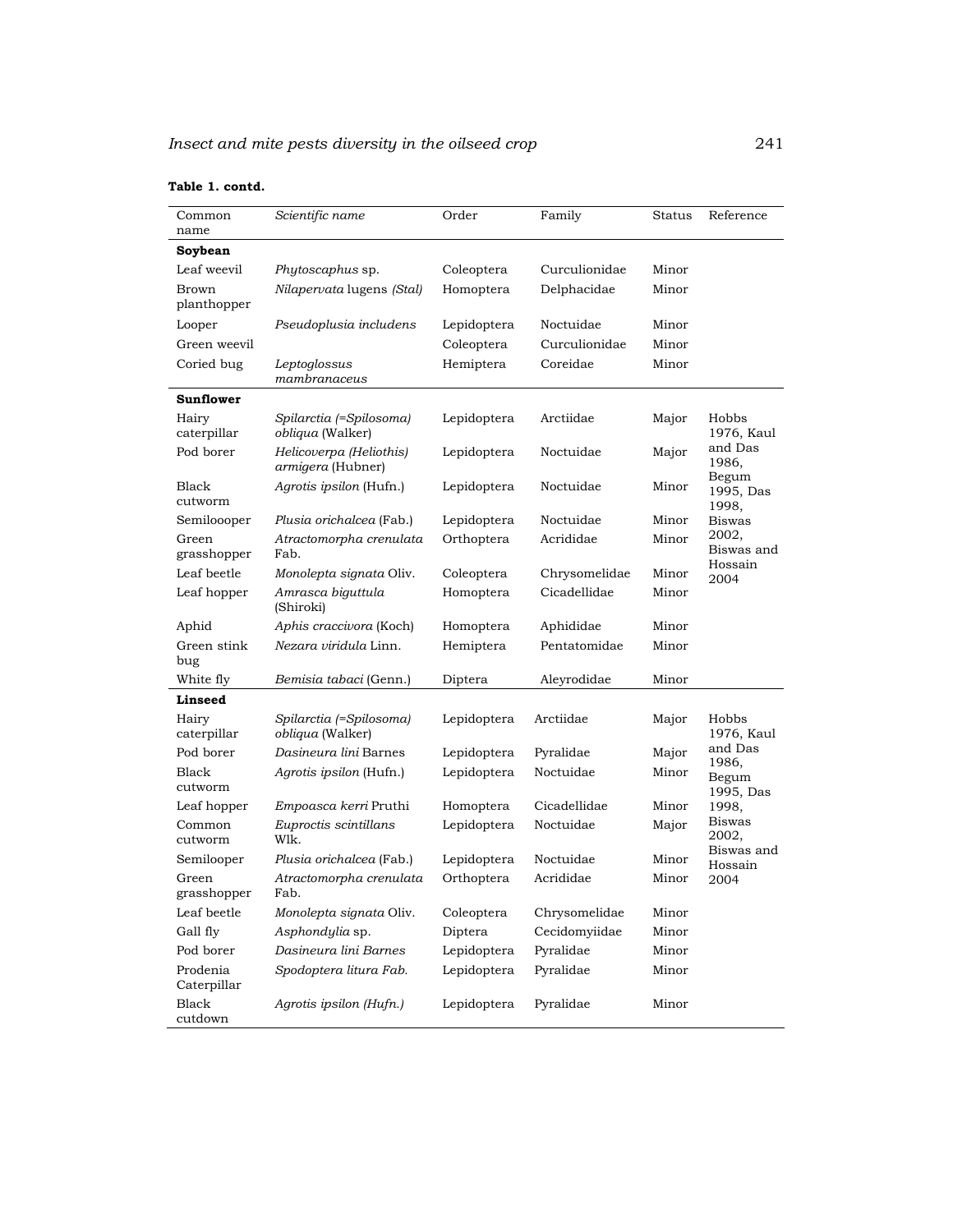| Common<br>name                    | Scientific name                                                          | Order       | Family                      | Status | Reference                                   |
|-----------------------------------|--------------------------------------------------------------------------|-------------|-----------------------------|--------|---------------------------------------------|
| Niger                             |                                                                          |             |                             |        |                                             |
| Niger<br>caterpillar              | Perigaea capensis<br>(Guen.)                                             | Lepidoptera | Noctuidae                   | Major  | Hobbs 1976,<br>Kaul and Das                 |
| Hairy<br>caterpillar              | Spilarctia (=Spilosoma)<br>obliqua (Walker)                              | Lepidoptera | Arctiidae                   | Major  | 1986, Begum<br>1995, Das                    |
| Common<br>cutworm                 | Spodoptera litura Fab.                                                   | Lepidoptera | Noctuidae                   | Major  | 1998, Biswas<br>2002, Biswas<br>and Hossain |
| Black<br>cutworm                  | Agrotis ipsilon (Hufn.)                                                  | Lepidoptera | Noctuidae                   | Minor  | 2004                                        |
| Leaf hopper                       | Empoasca kerri Pruthi                                                    | Homoptera   | Cicadellidae                | Minor  |                                             |
| Aphid                             | Macrosiphum spp.                                                         | Homoptera   | Aphididae                   | Minor  |                                             |
| Green<br>grasshopper              | Atractomorpha crenulata<br>Fab.                                          | Orthoptera  | Acrididae                   | Minor  |                                             |
| Leaf beetle                       | Monolepta signata Oliv.                                                  | Coleoptera  | Chrysomelidae               | Minor  |                                             |
| <b>Safflower</b>                  |                                                                          |             |                             |        |                                             |
| Safflower<br>caterpillar          | Perigaea capensis (Guen.)                                                | Lepidoptera | Arctiidae                   | Major  | Hobbs 1976,<br>Kaul and                     |
| Pod borer                         | Heliothis armigera<br>(Hubner)                                           | Lepidoptera | Noctuidae                   | Major  | Das 1986,<br>Begum                          |
| Hairy<br>caterpillar              | Spilarctia (=Spilosoma)<br>obliqua (Walker)                              | Lepidoptera | Arctiidae                   | Minor  | 1995, Das<br>1998,<br><b>Biswas</b>         |
| Common<br>cutworm                 | Spodoptera litura Fab.                                                   | Lepidoptera | Noctuidae                   | Minor  | 2002,<br>Biswas and                         |
| Black<br>cutworm                  | Agrotis ipsilon (Hufn.)                                                  | Lepidoptera | Noctuidae                   | Minor  | Hossain<br>2004                             |
| Leaf hopper                       | Empoasca kerri Pruthi                                                    | Homoptera   | Cicadellidae                | Minor  |                                             |
| Aphid                             | Macrosiphum spp.                                                         | Homoptera   | Aphididae                   | Minor  |                                             |
| Semilooper                        | Plusia orichalcea (Fab.)                                                 | Lepidoptera | Noctuidae                   | Minor  |                                             |
| Green<br>grasshopper              | Atractomorpha crenulata<br>Fab.                                          | Orthoptera  | Acrididae                   | Minor  |                                             |
| Leaf beetle                       | Monolepta signata Oliv.                                                  | Coleoptera  | Chrysomelidae               | Minor  |                                             |
| Stem borer                        | Melanagromyza sp.                                                        | Lepidoptera | Agromyzidae                 | Minor  |                                             |
| Aphid                             | Myzus persicae Sultz.                                                    | Homoperera  | Aphididae                   | Minor  |                                             |
| <b>Castor</b>                     |                                                                          |             |                             |        |                                             |
| Semilooper                        | Achaea janata<br>(Linnaeus)                                              | Lepidoptera | Noctuidae                   | Major  | Alam <i>et al.</i><br>1964, Islam           |
| Hairy<br>caterpillar              | Euproctis fraterna Moore                                                 | Lepidoptera | Lymantriidae                | Major  | and Joarder<br>1983, Islam                  |
| Hairy<br>caterpillar              | <i>Euproctis lunata</i> Walker                                           | Lepidoptera | Lymantriidae                | Major  | et al. 1988,<br>Das 1998,                   |
| Tea green fly                     | Empoasca flavescens<br>Fabricius                                         | Homoptera   | Cicadellidae<br>(=Jassidae) | Minor  | Wahab 2000,<br>Kaul and Das<br>1986,        |
| <b>Black Hairy</b><br>caterpillar | Pericallia ricini<br>(Fabricius)                                         | Lepidoptera | Arctiidae                   | Major  | Ismail and<br>Alam 1975,                    |
| Common<br>cutworm                 | Spodoptera litura<br>(Fabricius) (= Prodenia<br><i>litura</i> Fabricius) | Lepidoptera | Noctuidae                   | Major  | Alam 1976                                   |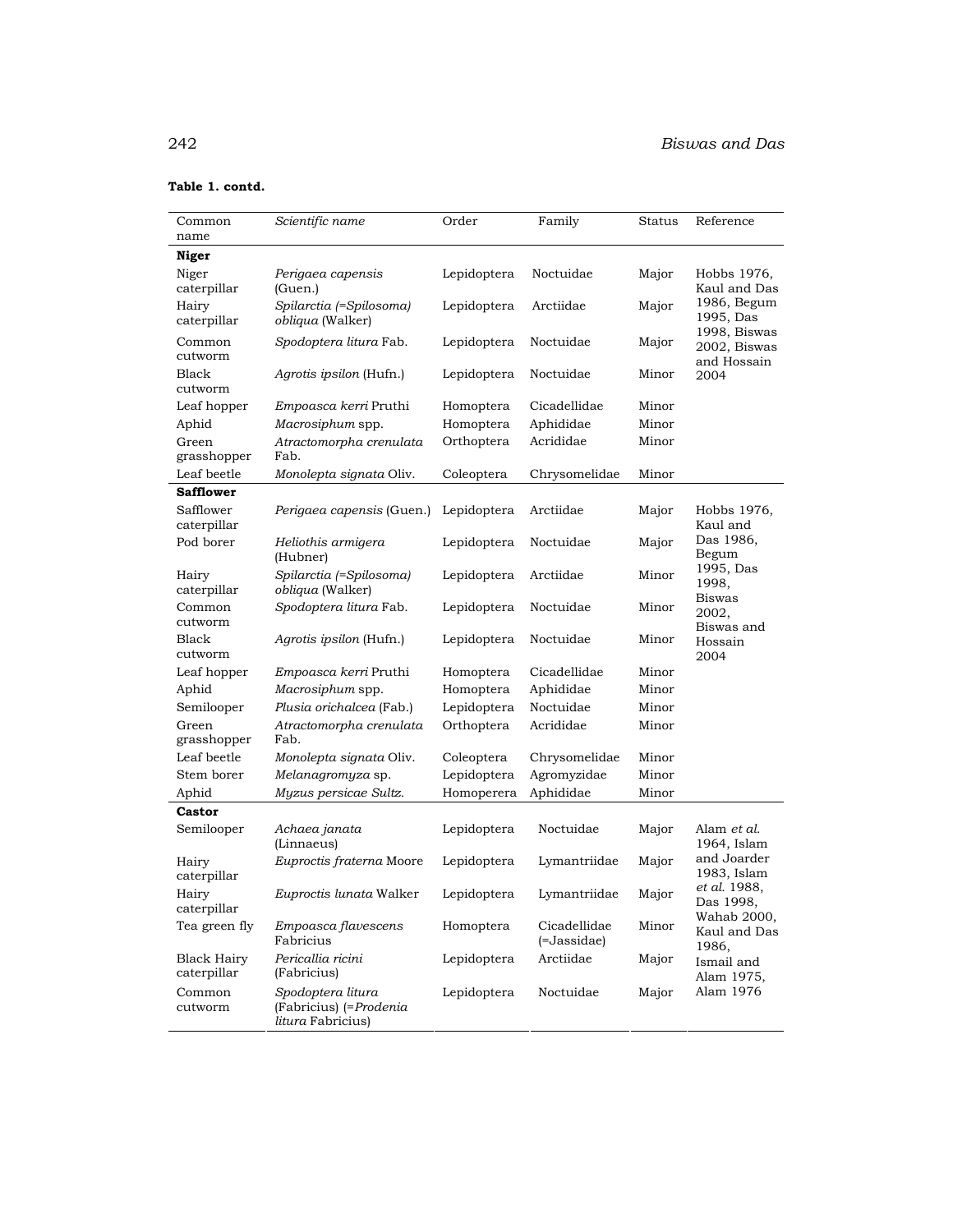| Common       | Scientific name                    | Order       | Family         | Status | Reference |
|--------------|------------------------------------|-------------|----------------|--------|-----------|
| name         |                                    |             |                |        |           |
| Castor       |                                    |             |                |        |           |
| Castor       | Ophiusa melicerta Drury            | Lepidoptera | Noctuidae      | Minor  |           |
| caterpillar  |                                    |             |                |        |           |
| Butterfly    | <i>Ergolis ariadne</i> (Johnssen)  | Lepidoptera | Nymphalidae    | Minor  |           |
| Butterfly    | Ergolis merione Cram.              | Lepidoptera | Nymphalidae    | Major  |           |
| Butterfly    | Parasa lepida                      | Lepidoptera | Cochlidiidae   | Major  |           |
| Hairy        | Dasychira mendosa Hub.             | Lepidoptera | Lymantriidae   | Major  |           |
| caterpillar  |                                    |             |                |        |           |
| Leaf roller  | Laprosema indicata Fab.            | Lepidoptera | Pyraliae       | Minor  |           |
| White fly    | Trialeurodes rocini Mask.          | Homoptera   | Aleyrodidae    | Minor  |           |
| Grasshopper  | Orthacris sp.                      | Orthoptera  | Acrididae      | Minor  |           |
| Grasshopper  | Atractomorpha sp.                  | Orthoptera  | Acrididae      | Minor  |           |
| Black        | Agrotis sp.                        | Lepidoptera | Noctuidae      | Minor  |           |
| Cutworm      |                                    |             |                |        |           |
| Cricket      | <i>Brachytrupes</i> spp            | Orthoptera  | Grylidae       | Minor  |           |
| Mole cricket | Gryllotalpa spp.                   | Orthoptera  | Gryllotalpidae | Minor  |           |
| Peach moth   | Dichocrocis punctiferalis<br>Guen. | Lepidoptera | Noctuidae      | Minor  |           |

 The information in one place on the status and diversity of the insect and mite pests of oilseed crops ecosystems in Bangladesh will help formulate the priority research strategies by researchers/academia. The knowledge on rich biodiversity in oilseed crops ecosystems will also help the extension officials deciding the judicious use of insecticides as a last report, so that the natural enemies of the insect and mite pests are not much affected. An integrated approach to manage the major insect pests of oilseed crops may reduce the loss caused due to the attack of such pests in Bangladesh every year.

#### **LITERATURE CITED**

- AHAD, M. A., ROY, M. and SARDAR, M. M. A. 1987. *Agriculture Entomology* (in Bengali). BAU Campus, Mymensingh. 201 p.
- AHMED, K. N., HUSAIN, M. M. and ISLAM, U. 1989. A preliminary report on the insect pests of groundnut. *J. Asiat. Soc. Bangladesh, Sci.* **15**: 31-35.
- ALAM, M. Z., AHMED, A., ALAM, S. and ISLAM, M. A. 1964. *A Review of Research,* Division of Entomology (1947-64). Agric. Inf. Serv., Dhaka. 272 p.
- ALAM, M. Z. 1976. Insect pests of pulses and oilseeds and their storage problem. Proc. *1st National Workshop on Oilseeds and Pulses,* October 11-13, 1976. pp. 157-163. BARC, Dhaka.
- ALI, M. I. 1980. Incidence of hairy caterpillar in soybean plants of variable age. *Bangladesh J. Agril.* **5**: 103-106.
- ALI, M. I. 1981. Field observation on the attack of stem fly of different cultivars of soybean. *Banglades J. Agril. Sci.* **8**: 83-84.
- ALI, M. I. 1988. A survey of the insect pests of soybean in northern Bangladesh, their damage and occurrence. *Trop. Pest Manage*. **34:** 328-330.